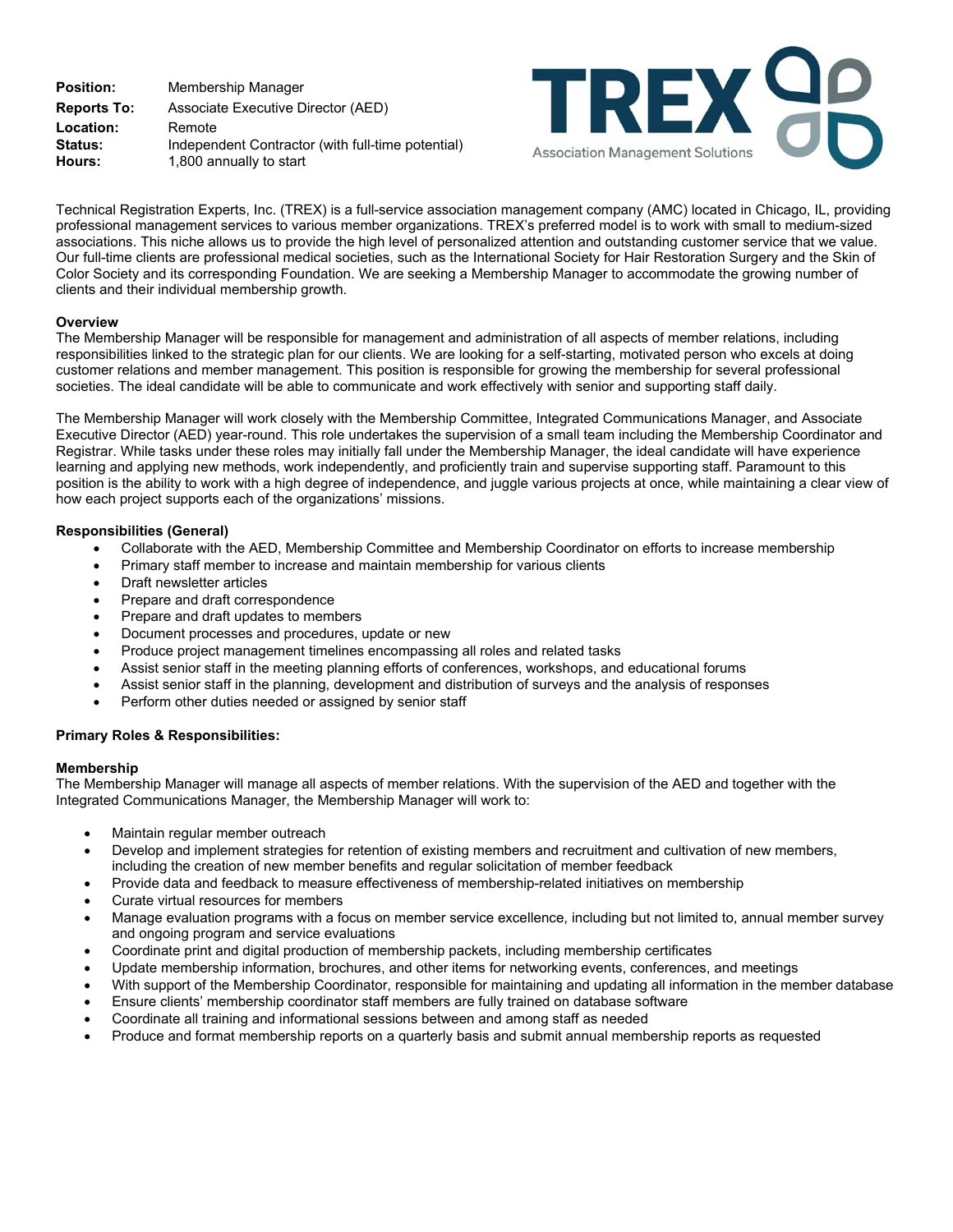## **Dues**

The Membership Manager will coordinate with the AED, Membership Committee, Bookkeeper, and Integrated Communications Manager on annual dues efforts, which may include:

- Support the AED in coordinating the logistics for sending out membership invoices
- Prepare membership invoices for annual dues and elected products and services
- Track membership dues received and outstanding
- Provide weekly updates and reports to AED regarding membership dues

### **Directory**

Membership Directories are a vital resource and benefit for medical societies. This position is responsible for maintaining, updating, and capturing all pertinent data to curate an annual membership directory.

- Contact membership via email, and phone to update organizational information, if necessary
- Coordinate the format and layout of the assigned client's directory with supporting team
- Produce print and digital drafts of membership directory
- Coordinate print production of directory

## **Marketing & Communications**

In concert with the Integrated Communications Manager and Membership Committee Chair this role will organize communications, messaging, and website content and functionality to enhance membership.

- Draft communication to welcome new members
- Assist in planning and participate in committee and task force meetings, conferences, and conference calls
- Assist in development of marketing communication collateral to promote awareness and increase participation of members and associate members in workshops, conferences, and annual meetings
- Complete other projects and tasks as assigned

### **Annual Meeting**

With support of the registration staff the Membership Manager will support the Program Manager for a successful execution of the client's annual meeting through the following:

- With support of the registration staff, plan, coordinate, and lead pre-registration and onsite registration process
- With support of the registration staff, train supporting and temporary staff to conduct onsite registration
- Oversee the membership materials are updated and available for use onsite
- Ensure inclusion of annual meeting promotional materials in new membership packets, and constant communication efforts with membership regarding registration

# **Desired Qualifications**

The ideal candidate will have:

- At least 2-3 years overall experience in the area of membership
- Work experience within a nonprofit association preferred
- At least 2-3 years of leadership experience
- Excellent computer literacy skills and knowledge with MS Suite, Outlook, Adobe Suites, and other computer programs, like CRMs
- Ability to effectively work with and through committees to accomplish membership projects and goals
- Ability to effectively handle numerous issues, committees, tasks, and assignments
- Ability to produce professional documents with minimal amount of errors, including spelling, punctuation, and grammatical errors
- Discipline to successfully work without close supervision
- Ability to communicate effectively through written and verbal communication
- Ability to lead multiple projects, set priorities, schedule staff assignments, and manage multiple deadlines
- Ability to collaborate and empower internal and external teams
- Strategic and creative thinker with the ability to take larger strategy and insights and translate them into ideas and executable plans
- Ability to adapt to changing priorities
- Ability to anticipate, develop, write, and implement operational policies and procedures
- Ability to travel nationally and internationally (when safe to do so)
- Ability to stand and walk for long periods of time
- Ability to work outside standard hours as needed, including evenings and weekends
- Ability to work well in a team environment, handle multiple assignments and meet deadlines